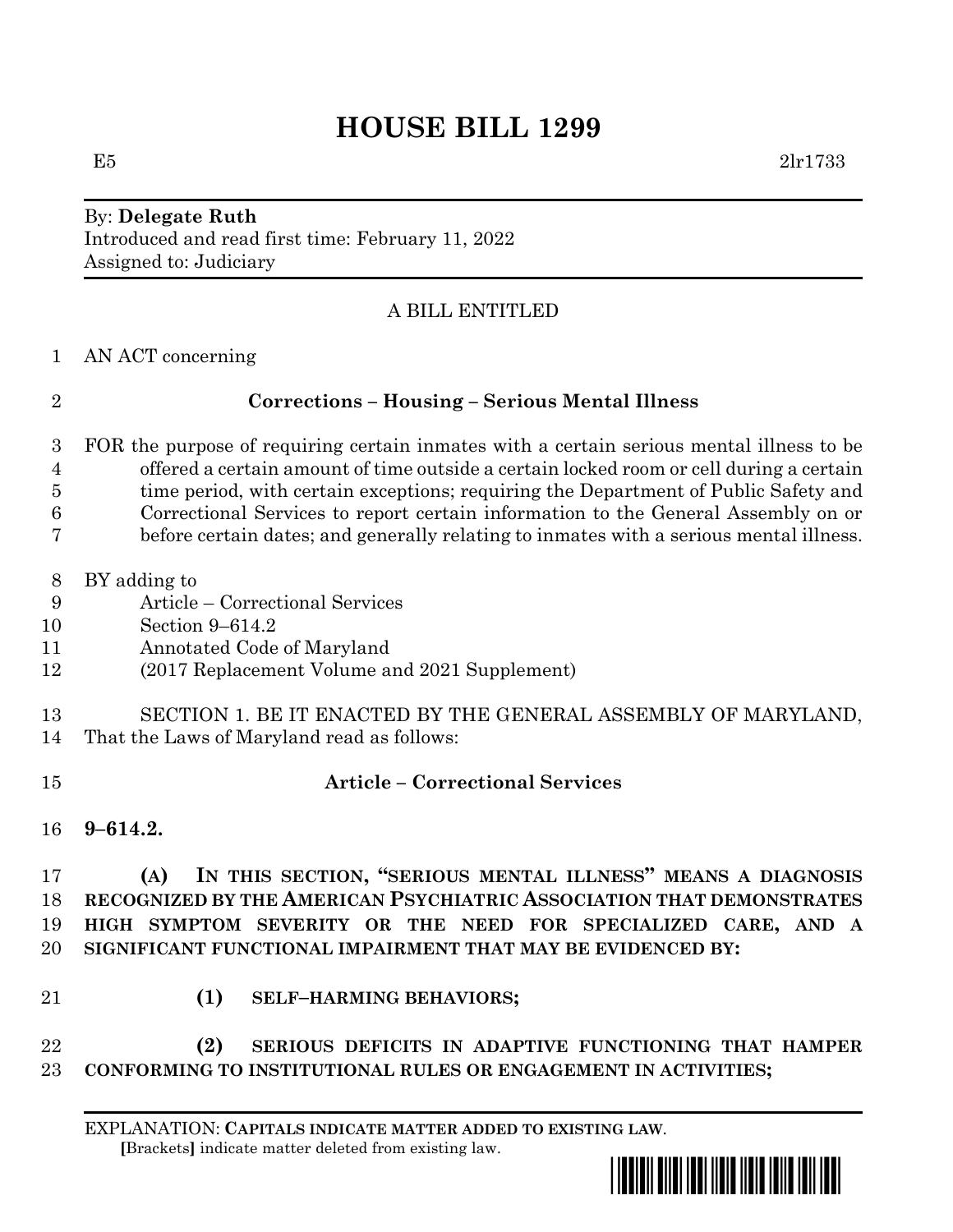**HOUSE BILL 1299**

 **(3) A PATTERN OF DYSFUNCTIONAL, BIZARRE, OR DISRUPTIVE SOCIAL INTERACTIONS; OR**

 **(4) OTHER BEHAVIORS IDENTIFIED BY HEALTH CARE PROFESSIONALS TO REPRESENT A SIGNIFICANT FUNCTIONAL IMPAIRMENT.**

 **(B) THIS SECTION APPLIES TO A FACILITY OPERATED AS A CORRECTIONAL UNIT, AS DEFINED IN § 2–401 OF THIS ARTICLE.**

 **(C) (1) EXCEPT AS PROVIDED IN SUBSECTION (D) OF THIS SECTION, AN INMATE WITH A SERIOUS MENTAL ILLNESS SHALL BE OFFERED, WITHIN EACH 24–HOUR TIME PERIOD, A MINIMUM OF 2 HOURS AND 30 MINUTES OF TIME OUTSIDE A LOCKED ROOM OR CELL WHICH MAY INCLUDE STRUCTURED ACTIVITIES OR UNSTRUCTURED RECREATION.**

 **(2) REQUIRED TIME OUTSIDE A LOCKED ROOM OR CELL MAY BE OFFERED IN NONCONSECUTIVE INTERVALS WITHIN EACH 24–HOUR PERIOD.**

 **(D) (1) AN INMATE WITH A SERIOUS MENTAL ILLNESS MAY BE OFFERED LESS THAN 2 HOURS AND 30 MINUTES OF TIME OUTSIDE A LOCKED ROOM OR CELL WITHIN A 24–HOUR PERIOD IF:**

 **(I) IN LIMITED EXIGENT CIRCUMSTANCES, NOT TO EXCEED 15 DAYS, THE INMATE PRESENTS AN IMMEDIATE AND ONGOING THREAT OF HARM TO THE INMATE OR OTHERS; OR**

 **(II) A LICENSED HEALTH CARE PROFESSIONAL CERTIFIES THAT A MORE RESTRICTIVE SETTING IS NECESSARY FOR THE INMATE'S COURSE OF CARE.**

 **(2) ON A DETERMINATION THAT THE CIRCUMSTANCES UNDER PARAGRAPH (1) OF THIS SUBSECTION NO LONGER EXIST, THE REQUIRED TIME OUTSIDE OF A LOCKED ROOM OR CELL FOR AN INMATE WITH A SERIOUS MENTAL ILLNESS SHALL BE RESTORED.**

 **(E) THE MANAGING OFFICIAL OF THE CORRECTIONAL UNIT SHALL REQUIRE THAT A RECORD IS CREATED AND MAINTAINED DOCUMENTING DAILY TIME OUTSIDE A LOCKED ROOM OR CELL FOR ALL INMATES WITH A SERIOUS MENTAL ILLNESS WARRANTING THE APPLICATION OF SUBSECTION (D) OF THIS SECTION AND A WRITTEN EXPLANATION SUPPORTING THE DECISION.**

 SECTION 2. AND BE IT FURTHER ENACTED, That the Department of Public Safety and Correctional Services shall provide an interim report on or before January 1, 2023, and a final report on or before January 1, 2024, to the General Assembly, in